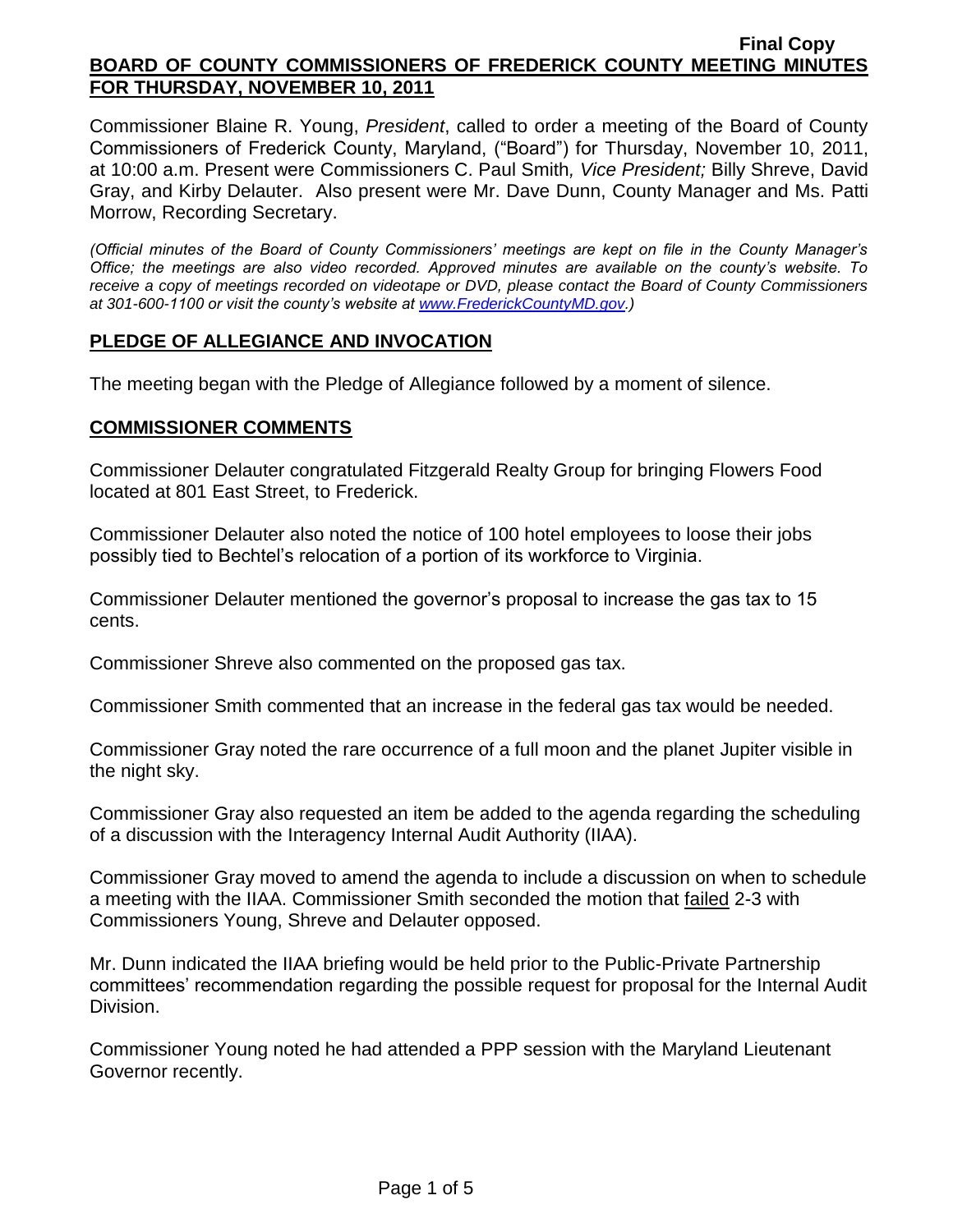# **Update of Board of County Commissioners' Administrative Actions – Commissioner Blaine R. Young and Dave Dunn, Office of the County Manager**

Commissioner Young and Mr. Dunn briefed the public on the Board's recent administrative actions.

# **WORKSESSION**

# **Business Recycling and Waste Reduction Award Winners and Residential Video Contest Winner**

The Board recognized the business recycling and waste reduction award winners and the residential video contest winner.

## **Business Updates – Ron Tobin, Office of the County Manager**

Mr. Tobin updated the Board on various businesses in the county.

No action was taken as this item was informational.

# **AGENDA BRIEFING**

Staff reviewed with the Board the following item scheduled for a public hearing on Tuesday, November 15 at 7:00 p.m.:

Proposed Changes to the Frederick County Personnel Rules – Mitch Hose, Human **Resources** 

Staff reviewed with the Board the following item scheduled for a public hearing on Thursday, November 17 at 10:00 a.m.:

 Triennial Review of the Frederick County Water and Sewerage Plan – Tim Goodfellow, Community Development Division

### **CONSENT AGENDA**

The following item was removed from the consent agenda.

### BID AWARD

Purchasing Memo #12-074 - Bid #12-CP-03, Urbana Roads Satellite Facility **and** Attached Budget Transfer Award to: Roy C. Kline Contractors Total Bid Amount: \$522,844.00

The following items remained on the consent agenda:

### BUDGET TRANSFER

● #BT-12-067, Montevue Assisted Living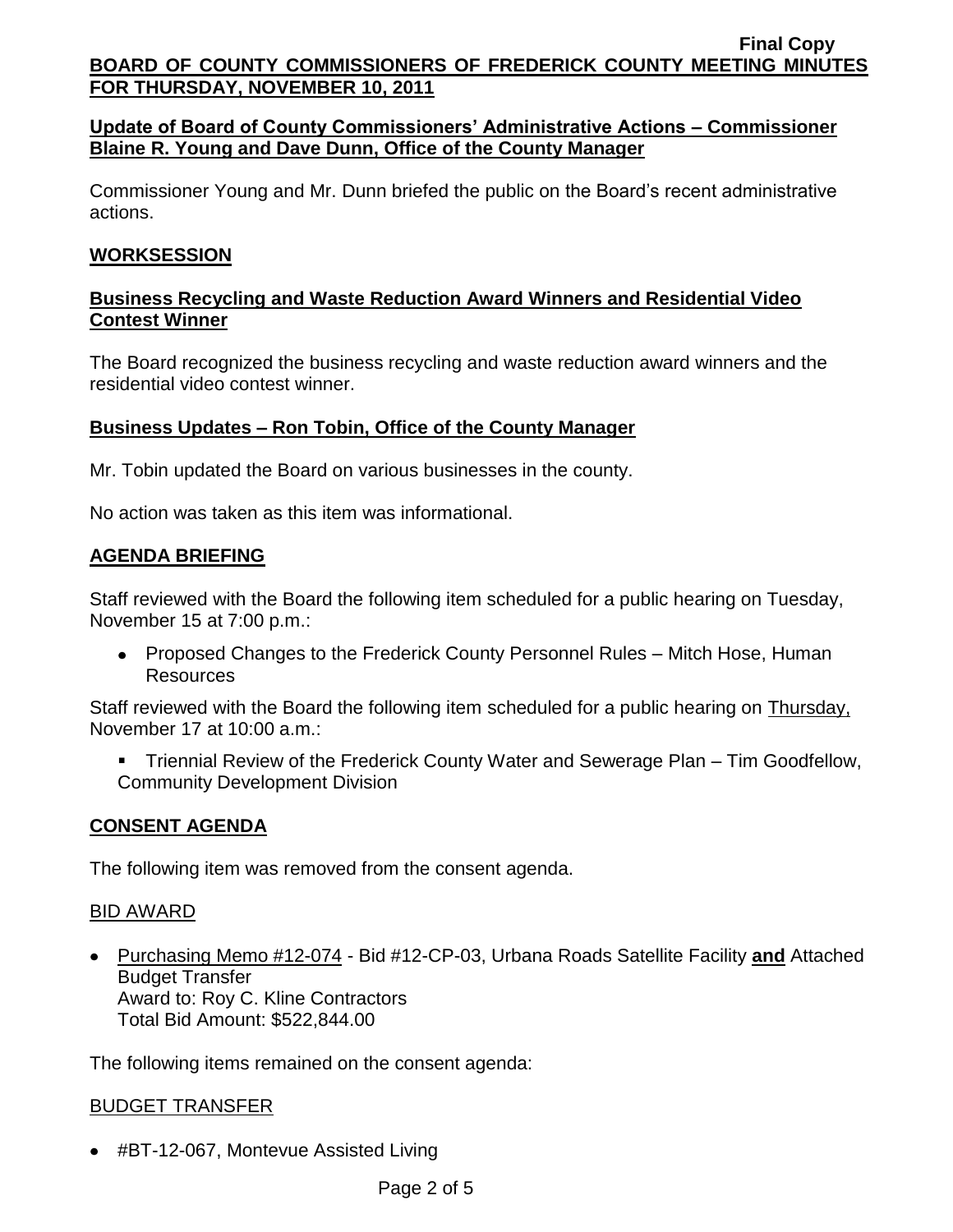# GRANT

FY 2012 Rental Allowance Program Application and Agreement – Jenny Short, Citizens Services Division

### MISCELLANEOUS

• Installment Purchase Program – Child's Lot Request – Ray and Linda Seiss – Anne Bradley, Community Development Division

Commissioner Smith moved to approve the consent agenda as amended. Commissioner Gray seconded the motion that passed 5-0.

#### **ADMINISTRATIVE BUSINESS**

## **Bid Award - Purchasing Memo #12-074 - Bid #12-CP-03, Urbana Roads Satellite Facility and Attached Budget Transfer – Hal Good, Finance Division**

Mr. Tom Meunier and Mr. Dave Ennis, Public Works Division, were present for the discussion of the bid award.

By unanimous consent the Board indicated the item would be tabled to a later date following a further study of possible alternatives for the function of the facility.

(Commissioner Shreve left the meeting.)

### **Approval of Board of County Commissioners' Meeting Minutes**

Commissioner Gray moved to approve the following minutes:

- Thursday, September 22, 2011  $\blacklozenge$
- Thursday, September 22, 2011, Closed Session  $\blacklozenge$
- $\blacklozenge$ Tuesday, September 27, 2011, Afternoon
- Thursday, September 29, 2011  $\blacklozenge$
- $\blacklozenge$ Thursday, September 29, 2011, Boards and Commissions
- Tuesday, October 4, 2011, Boards and Commissions
- Thursday, October 6, 2011  $\blacklozenge$
- Thursday, October 6, 2011, Afternoon
- Tuesday, October 11, 2011, Afternoon

Commissioner Smith seconded the motion that passed 4-0 with Commissioner Shreve absent.

(Commissioner Shreve returned to the meeting.)

### **Installment Purchase Program (IPP) – Agricultural Subdivision Request – Estate of C. Ellis Hood – Anne Bradley, Community Development Division**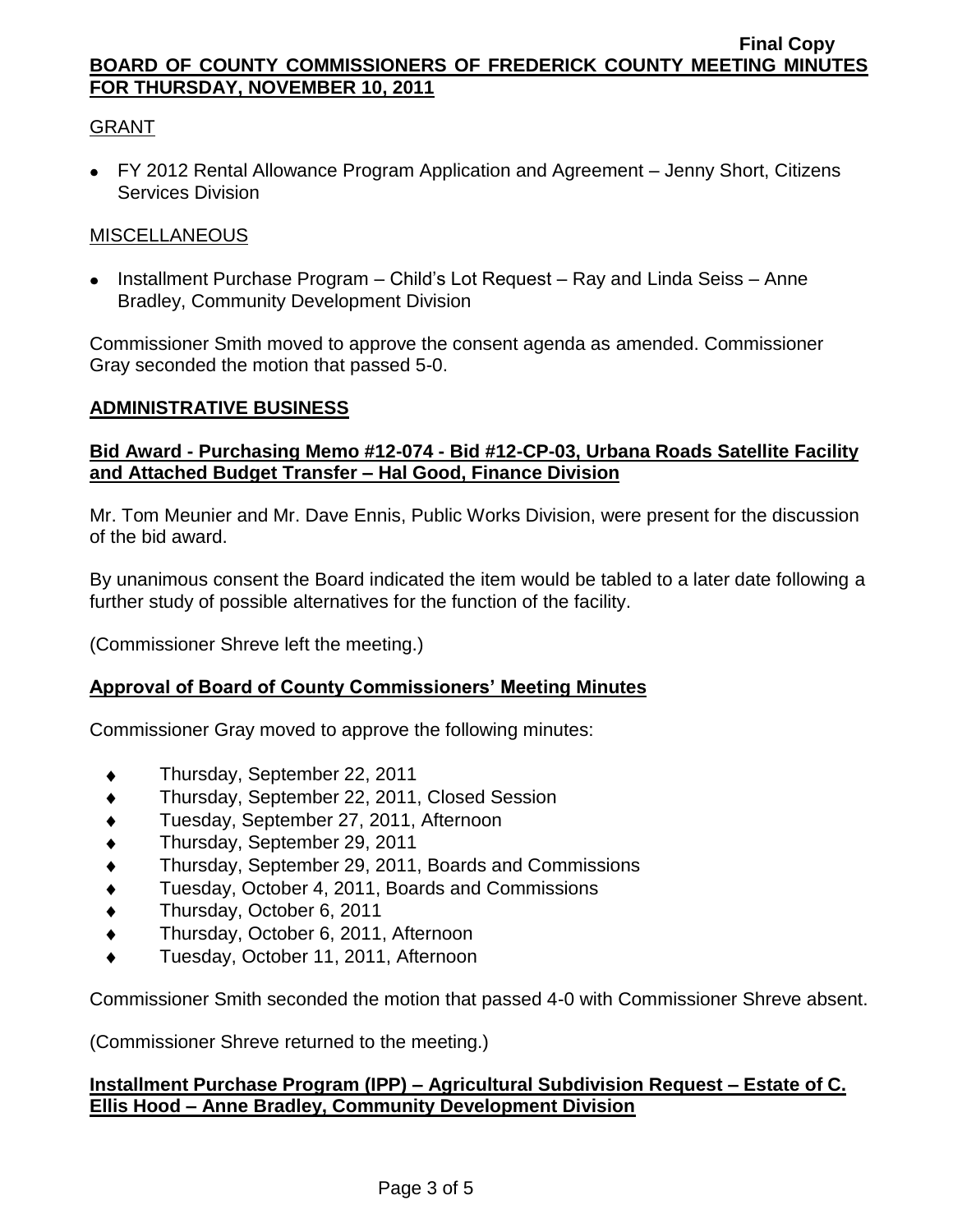Ms. Bradley presented the request made by the estate of C. Ellis Hood for an agricultural subdivision of their 292 acre easement property.

Ms. Bradley noted the Agricultural Preservation Advisory Board unanimously recommended approval of the request.

Commissioner Gray moved to approve the subdivision request. Commissioner Smith seconded the motion that passed 5-0.

## **Consent Agreement (Ballenger McKinney Enhanced Nutrient Removal (ENR) Wastewater Treatment Plant Expansion) – Kevin Demosky, Utilities and Solid Waste Management Division**

Mr. Demosky presented a proposed administrative consent agreement between the Maryland Department of the Environment (MDE) and Frederick County regarding improvements to the Ballenger Creek Wastewater Treatment Plant to achieve ENR effluent limitations as required by the state National Pollutant Discharge Elimination System (NPDES) discharge permit. Ms. Kathy Mitchell, Office of the County Attorney, participated in the discussion.

Commissioner Smith moved to approve the proposed consent agreement. Commissioner Delauter seconded the motion that passed 4-1 with Commissioner Shreve opposed.

## **Request to go to Public Hearing – Post Construction Benefit Assessment for Nightingale – Rod Winebrenner, Utilities and Solid Waste Management Division**

Commissioner Smith moved taking the request to revise the benefit assessment amounts originally established for certain lots within the Lake Linganore Planned Unit Development through the public review process. Commissioner Delauter seconded the motion that passed 5-0.

# **COMMISSIONER COMMENTS**

Commissioner Smith noted during a business meeting for economic development the following businesses were recognized for their contributions to the community: Frederick Piano Company, Wegmans Food Markets, and Catoctin Mountain Orchards.

Commissioner Young commended the City of Brunswick for the continuation of their Veterans Day Parade held recently. He noted the American Legion observance of Veterans Day would be held on Friday, November 11 at 11:00 a.m. in Memorial Park, Frederick.

Commissioner Young read the poem "It is the Soldier," by Charles Michael Province, U.S. Army.

# **PUBLIC COMMENTS**

- Bonnie Bailey-Baker, League of Women Voters
- John O'Connor